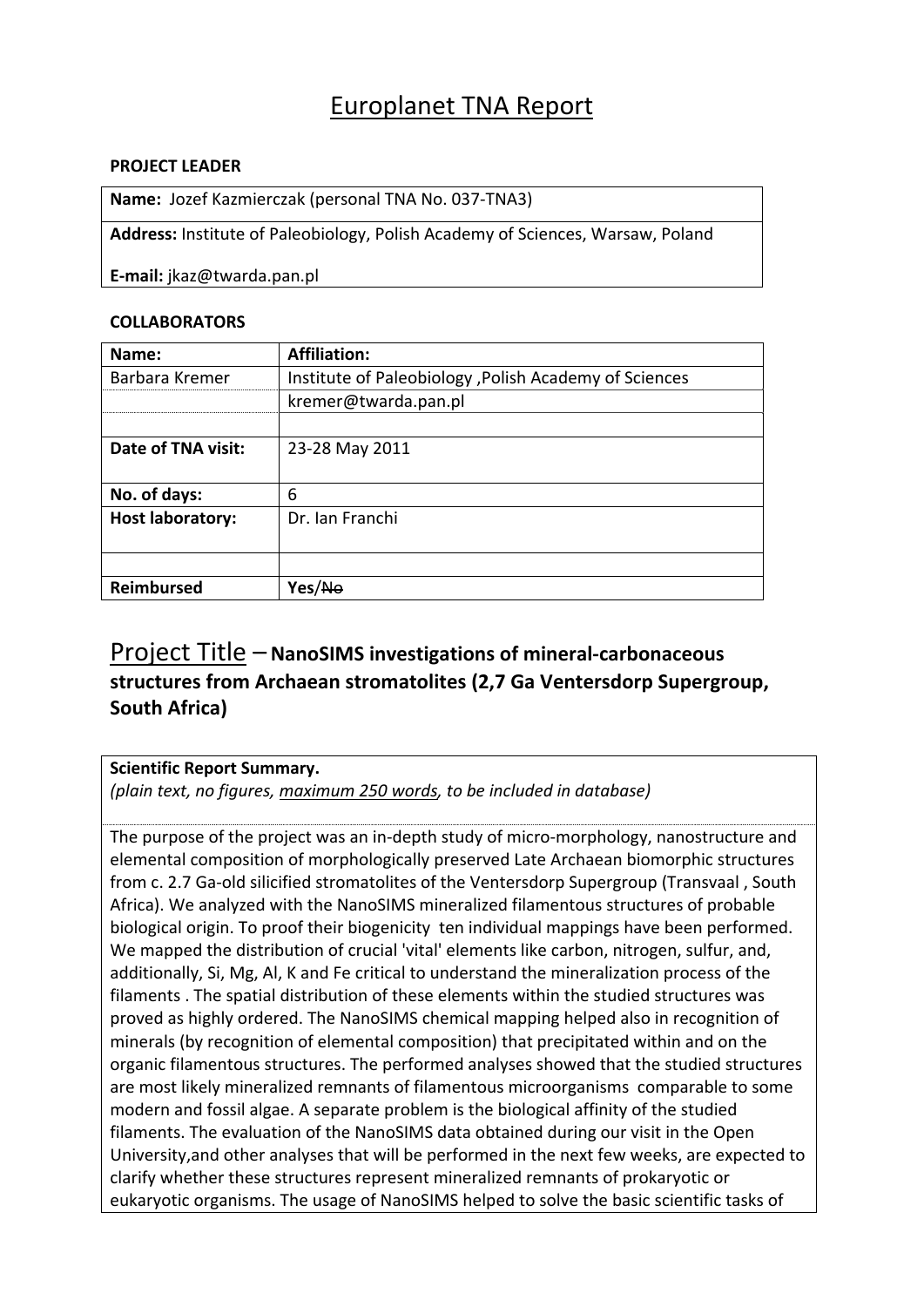**Full Scientific Report on the outcome of your TNA visit**

**Approx. 1 page**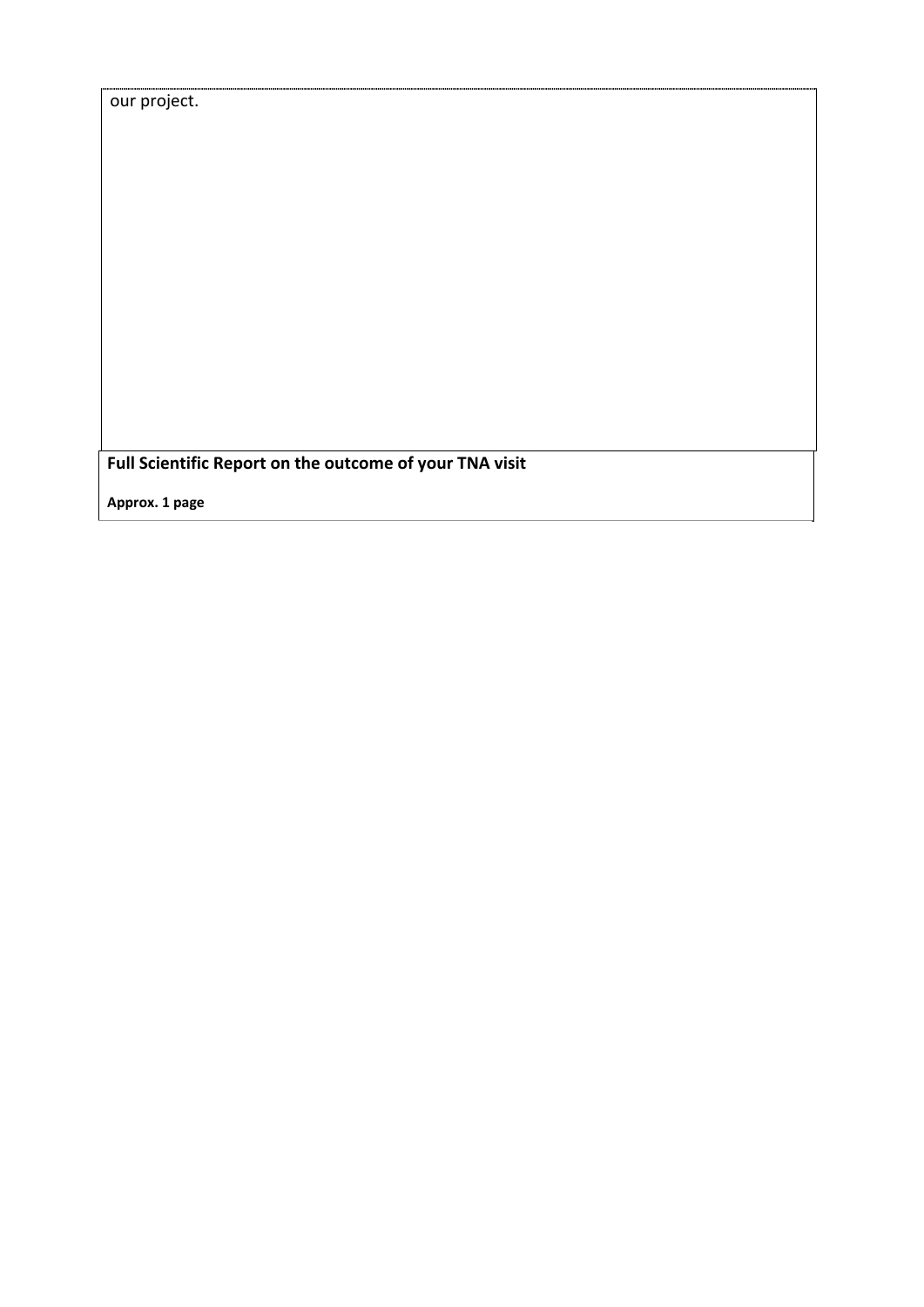Please include: